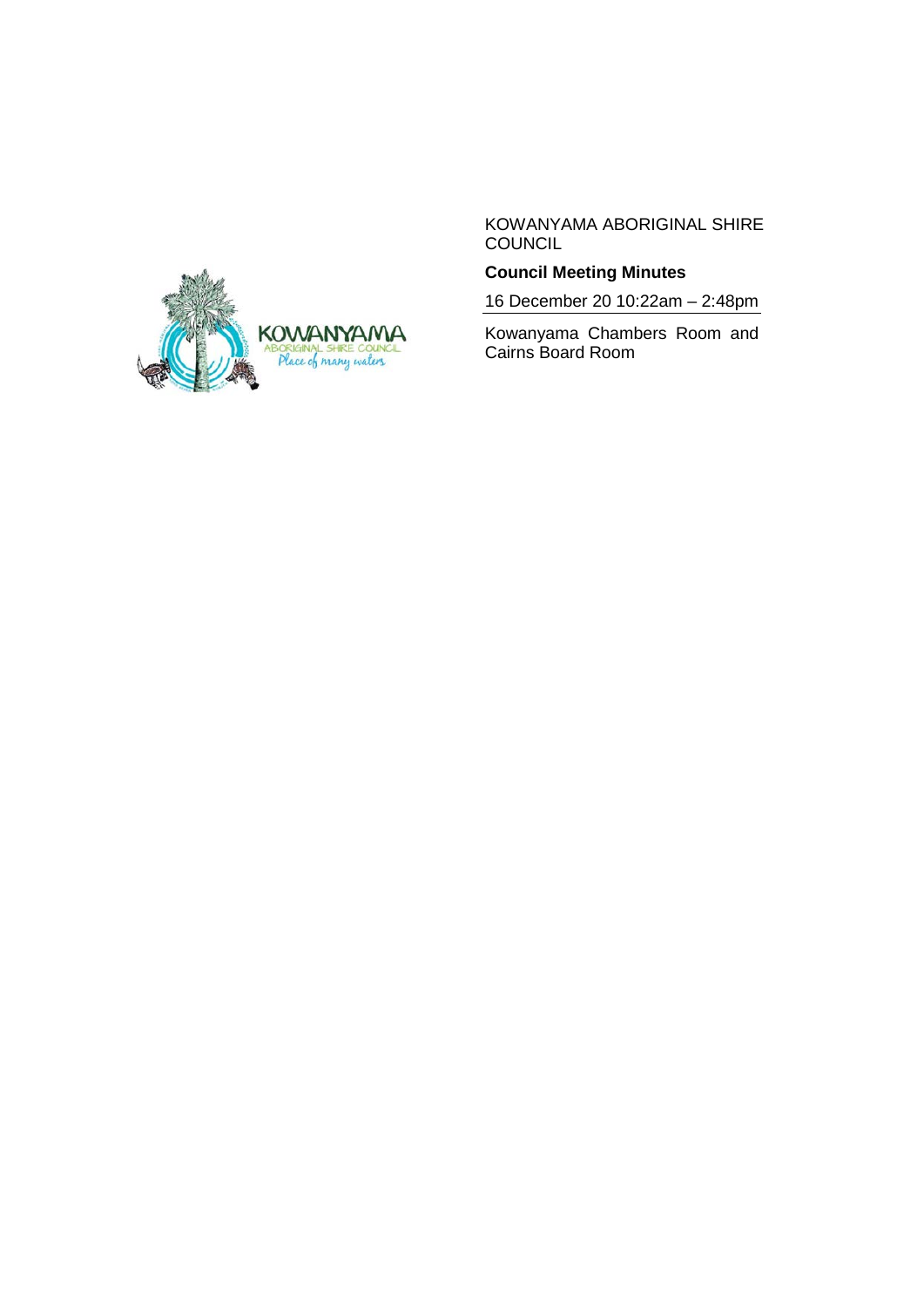## **Present:**

## **Councillors**

Mayor Robbie Sands (Chair) – Kowanyama Boardroom

Deputy Mayor Cameron Josiah (Councillor) – Kowanyama Boardroom

Cr Richard Stafford (Councillor) – Kowanyama Boardroom

## **Executive**

Gary Uhlmann, Chief Executive officer (CEO) – Cairns Boardroom

Chris McLaughlin, Acting Executive Manager Governance and Operations (A/EMGO) – Cairns Boardroom

Andrew Hay, Executive Manager Finance (EMF) – Cairns Boardroom

Jacqui Cresswell, Acting Executive Manager Roads, Infrastructure & Essential Services, (EMRIES)

## **Apologies**

Kevin Bell, Executive Manager Community Services (EMCS)

Christine Delaney, Executive Manager Human Resources (EMHR)

Cr Teddy Bernard (Councillor)

### *Meeting Commenced: 10:22am*

## **1) Welcome & Apologies**

The Mayor welcomed the Councillors and Executive team to the meeting.

| <b>RESOLUTION - Apologies</b>                      | <b>Moved: Cr Sands</b><br><b>Seconded: Cr Stafford</b> |
|----------------------------------------------------|--------------------------------------------------------|
| That the council accepts apologies from Councillor | <b>MOTION CARRIED:</b>                                 |
| <b>Teddy Bernard</b>                               | <b>All</b>                                             |

| <b>RESOLUTION - Apologies</b>                                            | <b>MOTION NOT CARRIED</b> |
|--------------------------------------------------------------------------|---------------------------|
| That the council accepts apologies from Councillor<br>Jacob Elroy Josiah |                           |

### **2) Minutes from previous meeting**

| <b>RESOLUTION – Minutes</b>                                                                  | <b>Moved: Cr Sands</b>                  |
|----------------------------------------------------------------------------------------------|-----------------------------------------|
| Minutes from previous Council Meeting 18                                                     | <b>Seconded: Cr Cameron Josiah</b>      |
| November 2020<br><b>Minutes</b><br>That the above minutes be adopted as true and<br>accurate | <b>MOTION CARRIED:</b><br>All in favour |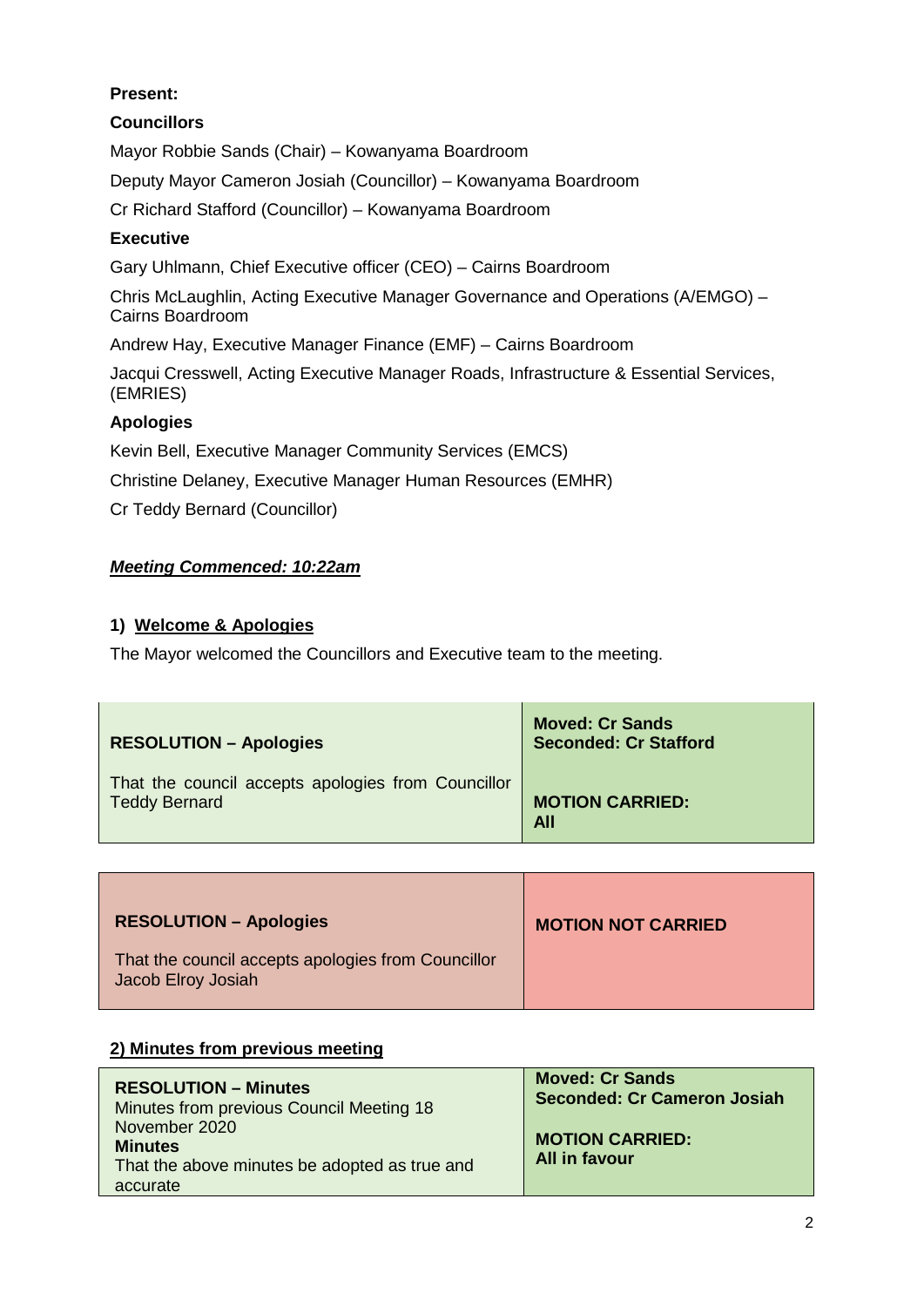## **3) Current and Ongoing Action Items**

Dr Chris McLaughlin presented the action items from November council meeting.

Action Items were noted in Council Meeting.

- Library require external funding to build a proposal for Arts/Culture/Library centre to be prepared.
- Corporate Plan Review require funding for this in 2021.
- Capital Priorities need to prioritise in 2021.

## **4 a) Chief Executive Officer – Information Report**

- This is the last meeting for 2020 and CEO noted the achievements for the year.
- Coronavirus was dealt with really well by Council.
- Change to 6-pack licence Premier & Ministers have signed off on the 6-pack extension. Special GOC meeting to be held this week.
- Council is in a pretty good position financially. Mid-Year budget will be done and shown to Council.
- Budget and risk training scheduled for EMF next year
- Roads Crew roads have done an exceptional job and local businesses have been supported.

### **Building & Infrastructure:**

- Workshop new electrical shed, new roads shed for plant, new toilet and lunch block.
- Community Centre almost completed and will be a great new facility for community
- Men's Shed Laid the Men's Shed power ergon to hook up
- Canteen refurbishment about to start
- Local and Staff Housing in the works to be started next year
- Rangers 4 new trainees doing really well. Cleaned up half of the beaches, fencing completed at Red Lily, poisoning of Chinee Apple being done.
- Workshop Council have employed a new indigenous mechanic (Doug Williams) who is doing really well.

### **Challenges for next year:**

- Canteen Lease and Cattle Company
- Community Justice system is not working well.
- Community Justice system
- Cyclone season (yard clean-ups),
- Forums that align with councillor portfolio's
- Dump A new site is required urgently
- Air Services Australia Lease has been signed for 12 months to demobilise.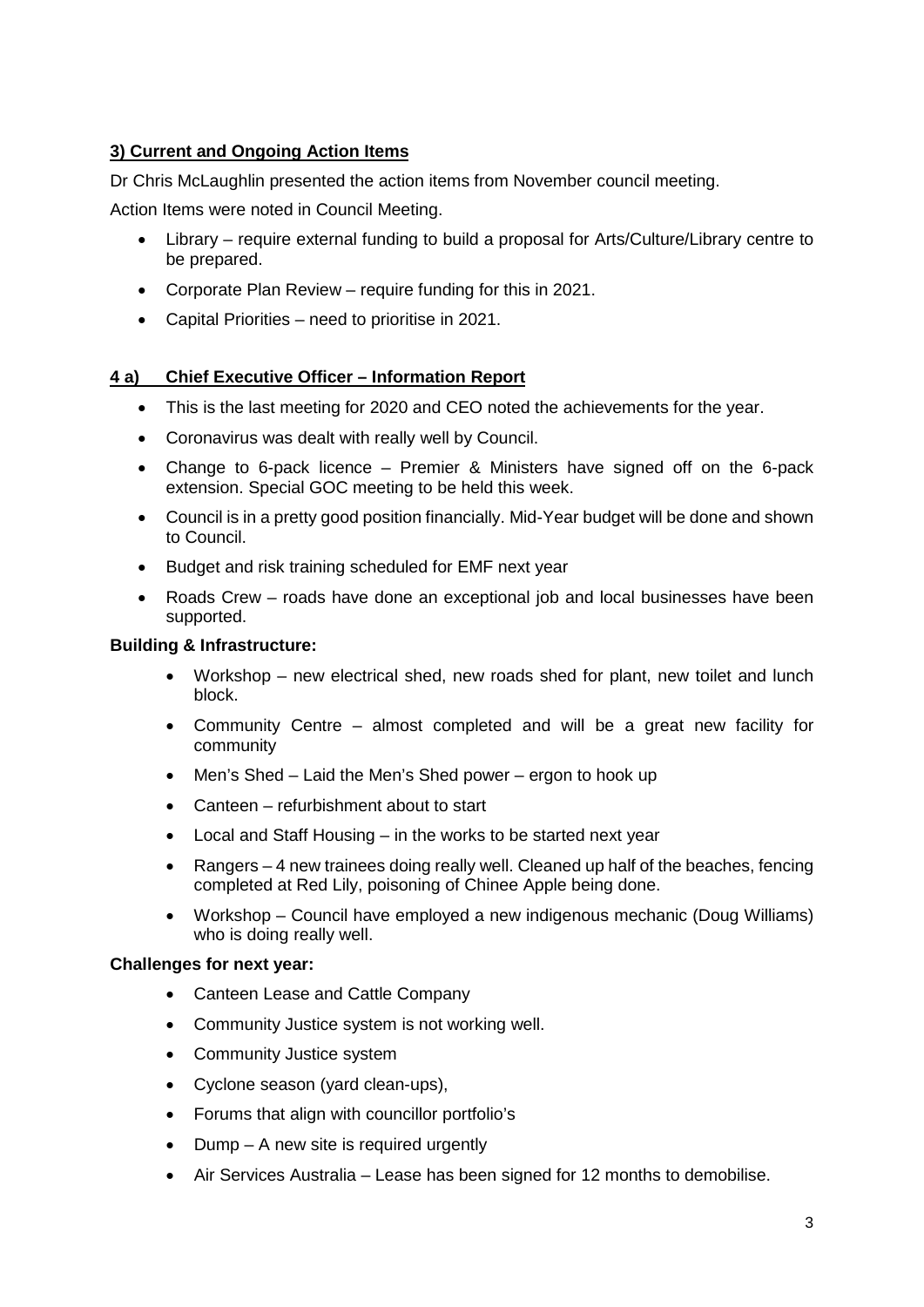• Business Enterprises require to be looked at and re-evaluated in 2021

Social and Staff Housing

## **4 b) Acting Executive Manager Governance and Operations**

## **i) Information Report**

- Mayor and Councillor vacancies Under the revised process a mayoral vacancy within the first 12 months of a local government's term will be filled by a by-election rather than by a runner-up.
- Cattle Company is now settled following the 2020 supreme Court decision that Council is now the owner of all cattle and Cattle Company infrastructure. Council is however waiting on barrister advice regarding some issues.
- Carbon Farming Council received \$680,000 for carbon credits
- Public Meeting The Mayor will host a Christmas Update at the MPC on Thursday 17 December 2020
- Records Management New records management system is on track and being implemented
- Social Housing Option 3 for the sub-lease Letter has been sent to State Government Ministers and Director General and council is awaiting response.
- Township Mapping Dr Chris McLaughlin showed on screen in council meeting a demonstration of the town map which identifies which lots are social housing, staff housing, store etc.

Mayor Sands stated that the CEQ store seems to have accumulated more land than what it was a few years ago.

## **Action Item: EMGO to check if the CEQ Store land borders are correct**

- Social Housing builds S24JAA notices have been issued. Construction to commence after the wet season.
- Native Title training has been conducted with Council n Wednesday 04 November 2020

Mayor Sands has requested that the designs of the new housing builds be shown to him before going ahead. (Action item for this already recorded in November Council Meeting).

## **ii) Agenda Report – Annual Report**

Dr Chris McLaughlin presented Annual Report on screen at the Council Meeting.

Mayor Sands requested that the people in the photo's names be mentioned underneath.

## **Action Item: EA to inform EMGO the names of people in Annual Report Photos**

## **RESOLUTION**

That pursuant to section 182(2) of the Local Government Regulation 2012 (Qld), Council resolve to adopt its Annual Report 2019/2020

**Moved: Cr Cameron Josiah Seconded: Cr Stafford**

**MOTION CARRIED: All in favour**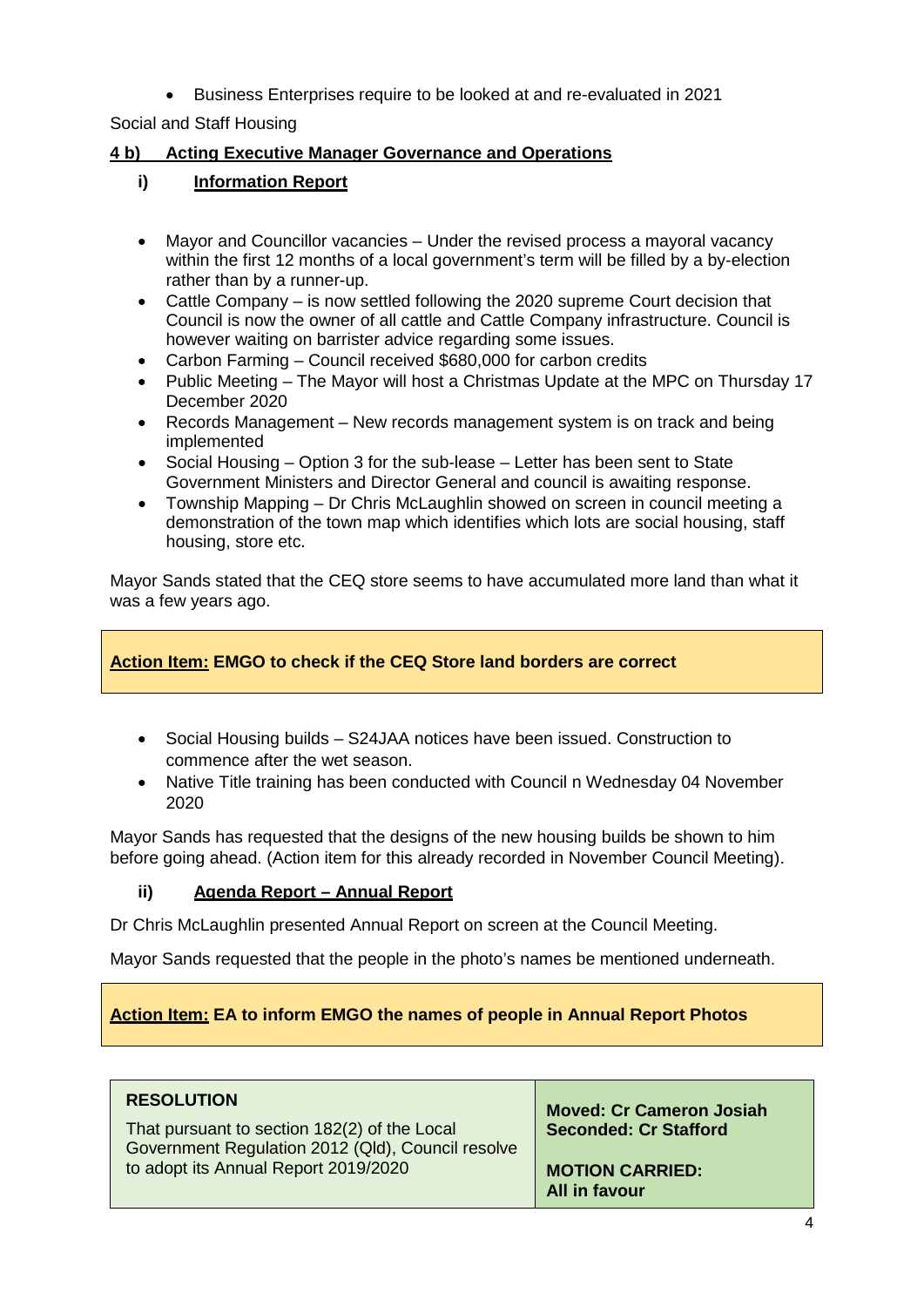## **iii) Agenda Report – Council Meeting Dates**

Dr Chris McLaughlin presented Council Meeting Dates to Council.

Councillors requested that the Council Meeting days be changed from Wednesday's to Tuesday's.

Next meeting to be conducted on Tuesday 19 January 2021.

| <b>RESOLUTION</b><br>That Council approve dates for the 2021 Council<br>Meetings, subject to changing to Tues rather than | <b>Moved: Cr Sands</b><br><b>Seconded: Cr Cameron Josiah</b> |
|---------------------------------------------------------------------------------------------------------------------------|--------------------------------------------------------------|
| Wed                                                                                                                       | <b>MOTION CARRIED:</b><br><b>All in favour</b>               |

Closed Business – Agenda Report for Canteen Lease to be removed from council meeting as insufficient quorum due to COI and CEO already has previous express authority of Council to deal with the matters the subject of the proposed report.

Mayor Sands asked about the Cattle Company mustering program, animal husbandry etc. Local residents have been asking if they could work with the cattle.

## **4 c) Executive Manager Finance**

Mayor Sands requested that EMF attend Kowanyama the week of the January or February council meeting. Budget and risk training to be conducted with Councillors.

## **i) Information Report**

- Mr Hay presented the key points from the November 2020 TYD report
- Budget is worse due to the contractor upgrades and the wet season stock
- Qbuild Upgrades purchase orders issued to contractors and not claimed back from Qbuild which is a timing issue.

Cr Stafford asked why the Business Enterprises (Blue Café, Bakery) are running at a loss. Would they not have made enough to cover the wet season stock purchases?

Mr Hay (EMF) said that the Bakery has ordered extra flour etc. as they are now baking bread for the CEQ store contract. A review is to be done early next year on the profit and loss of the Bakery and Blue Café.

Stock to be taken from the Purchase Store could be a new procedure implemented as then a more accurate figure of profit and loss could be determined each month.

Cr Stafford suggested that the Post Office should be selling more stock as it is cheaper than the CEQ store and the Church shop.

• Purchase Store has been selling more products recently to residents. Best way to sell cheaper products would be through the Purchase Store or the Post Office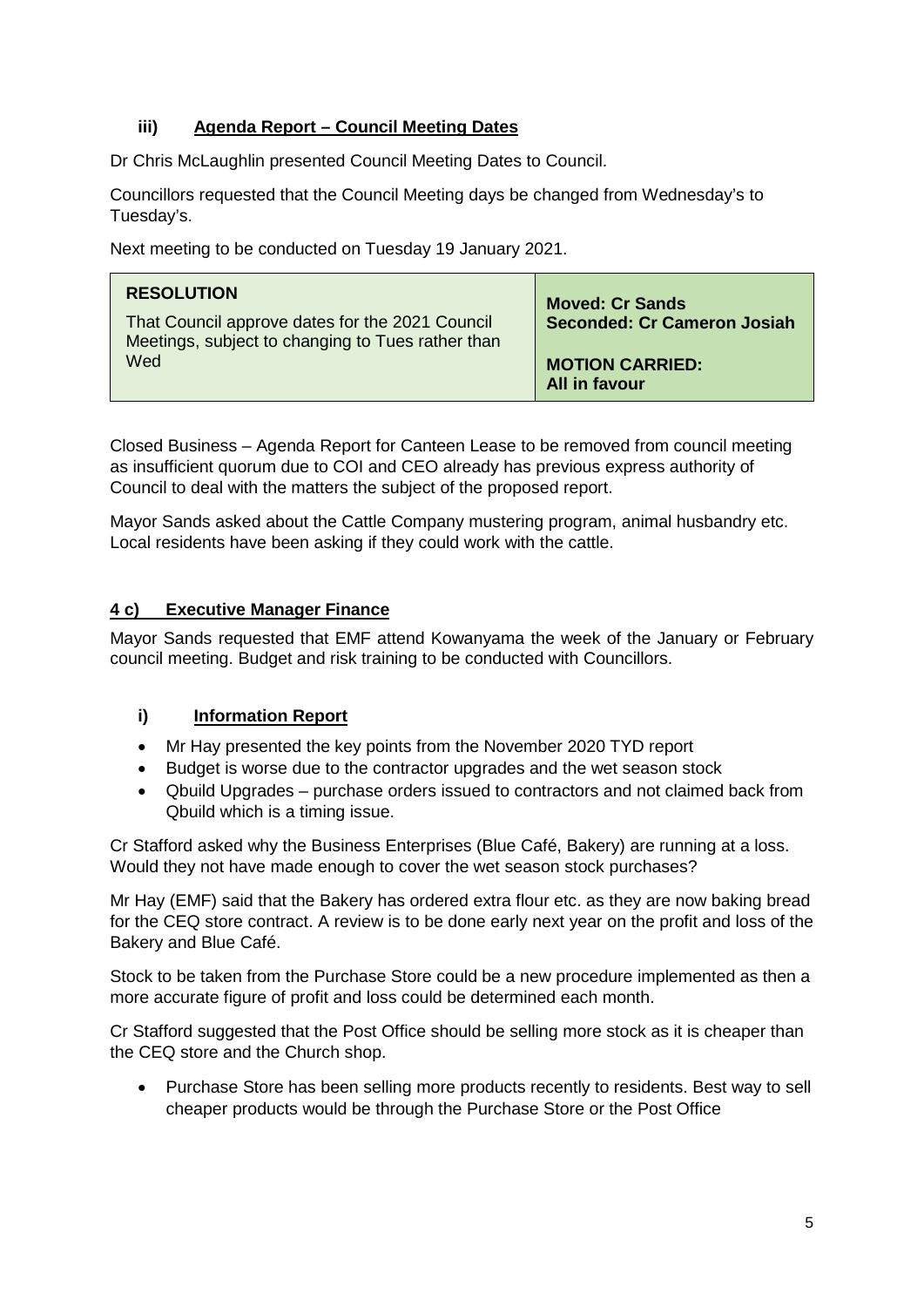**Action Item: EMF to review Australia Post License Agreement re purchasing gifts for sale in the store.** 

## **ii) Agenda Report – Asset Disposal**

Mr Hay presented the Asset Disposal Agenda Report to Council.

Disposal of Toyota Forklift via method of trade-in to Norlift as reviewed by the CEO as the best option o dispose of as per policy.

| <b>RESOLUTION</b><br>That in line with Council's Asset Disposal Policy,<br>Council endorse the disposal of the following asset: | <b>Moved: Cr Stafford</b><br><b>Seconded: Cr Sands</b> |
|---------------------------------------------------------------------------------------------------------------------------------|--------------------------------------------------------|
| Toyota Forklift - Plant No: P0075 VIN#7FD2513356                                                                                | <b>MOTION CARRIED:</b><br>All in favour                |

*Meeting break for lunch at 11:54am*

*Meeting re-commenced at 1:13pm*

### **Agenda Report – Appointment of Valuer**

Mr Hay presented the Appointment of Valuer Agenda Report to council.

| <b>RESOLUTION</b>                                                                                               | <b>Moved: Cr Sands</b>                         |
|-----------------------------------------------------------------------------------------------------------------|------------------------------------------------|
| <b>Pursuant to Local Government Regulations section</b><br>206 (2) endorse the appointment of a Valuer to value | <b>Seconded: Cr Stafford</b>                   |
| council's non-current physical assets                                                                           | <b>MOTION CARRIED:</b><br><b>All in favour</b> |

*Dr Chris McLaughlin left the meeting due to Conflict of Interest in the next item – 1:17pm*

### **Agenda Report – Prequalified Supplier Agreements**

Mr Hay presented the Preferred Supplier Agenda Report to Council. Mr Hay explained how tenders for Prequalified suppliers are rated.

Cr Stafford mentioned that community should receive contributions from contractors for help in the community.

CEO informed it is already incorporated in the bigger contracts. Smaller jobs will require to be looked into for contributions from contractors for community events.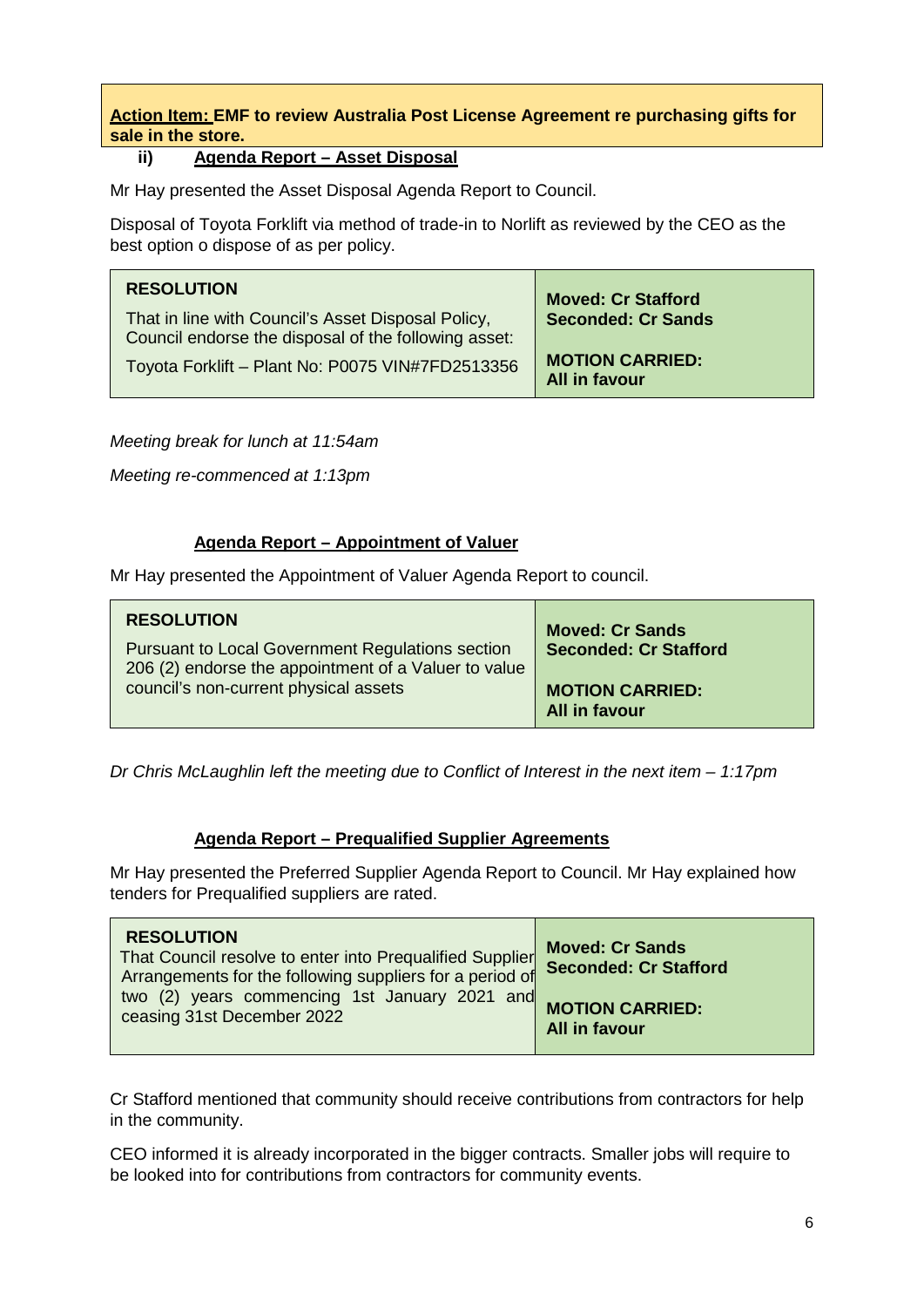CEQ Store – no donations to community have been given.

## **Action Item: CEO and Mayor to speak with Contractors regarding contributions to the community**

*Dr Chris McLaughlin re-entered meeting at 1:34pm*

Inductions for contractors and new staff on cultural training ie: closed country, sorry business etc.

**Action Item: EMCS – cultural induction training for new staff (contractors included) i.e. closed country, sorry business etc**

### **4d) Executive Manager Roads, Infrastructure and Essential Services**

#### **i) Information Report**

- Roads Crew Roads camp has been locked down for the season. All funded roadworks has been completed. Planning has already commenced for the 2021 roads program.
- Building Services Various council buildings and houses are currently being assessed and reported on using a condition assessment report.

### **Action Item: EMRIES / CEO – to speak with BAS regarding the assessment and age of houses**

- Capital Projects Trenching works for the electrical supply to the batching plant, men's shed, and market garden is now complete and awaiting Ergon connection.
- Social Housing Design works for duplexes is under way **Major Projects:**
- Workshop Compound Shed now complete with connection of services under way.
- Canteen Renovation Slab for bistro proposed to commence this week.
- Wellness Centre External cladding and new windows under way
- Contractors camp fencing materials on site
- Aged Care driveway complete. Storage area and carport commenced.
- Women's Meeting Place Stage 1 DATSIP funding agreement received.
- Staff House Demolition approval in place to be undertaken during wet season. Kit houses to be delivered when road opens.
- Airport Ongoing problem with excessive freight on planes needs to be addressed prior to commencement of wet season. As part of our freight handling agreement with Skytrans any freight movement of more than 100kgs need to have a Skytrans freight master to assist with unload and lack of assistance in unloading has been a continuing problem and needs to be addressed. Sports & Rec freight requires an officer to assist with the unload of freight and must be enforced.
- Workshop Doug Williams has commenced in the mechanics role and Chris Muller is due to commence on the 14 December 20.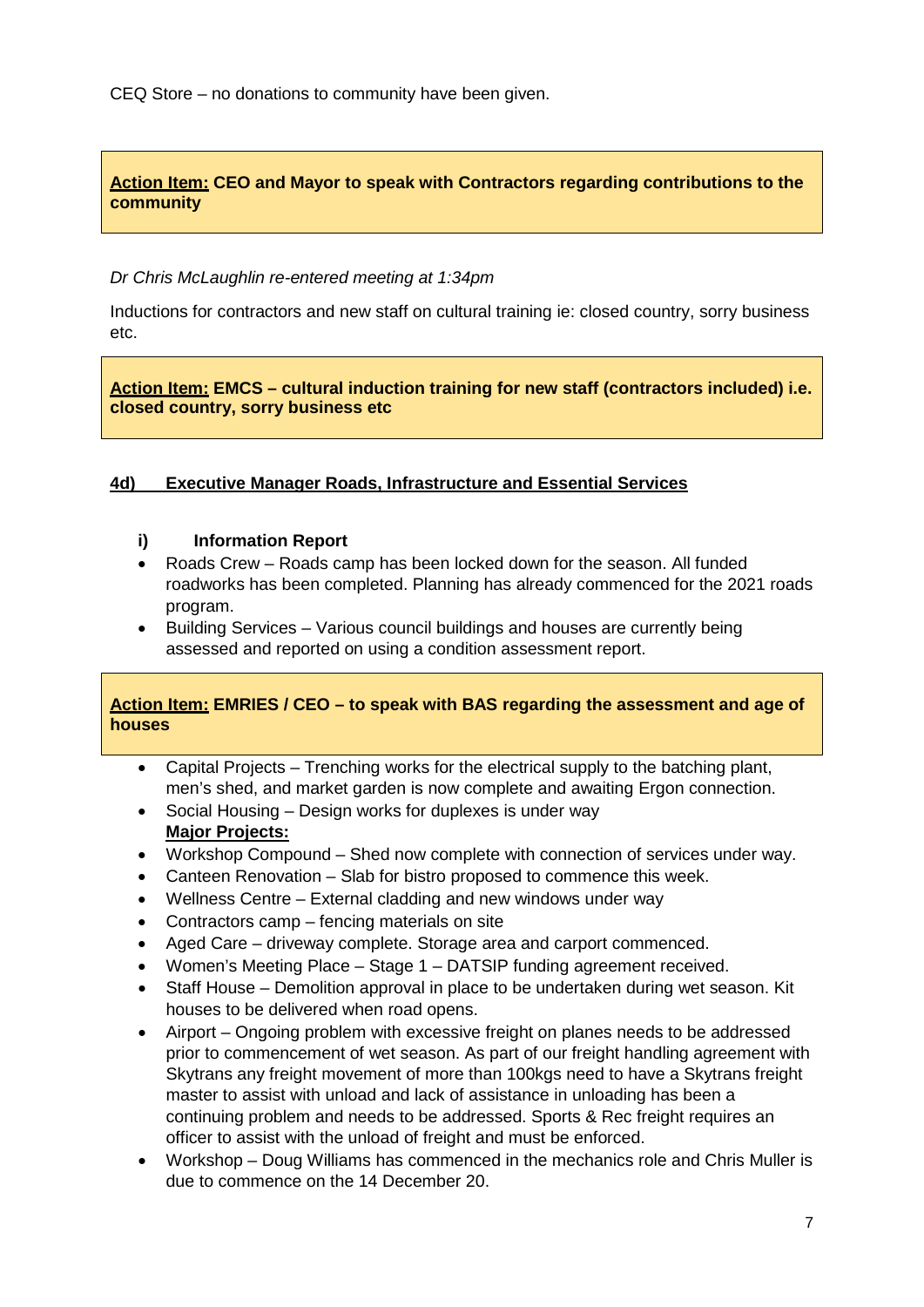- Rangers Oriner's Station has been locked down for the wet season with the fire truck returned to community.
- Animal Management Children tormenting horses/foals is still an issue and is being monitored by the Animal Control Officer.
- Parks & Gardens Evans Josiah is acting in the role of Parks & Gardens Coordinator.

Cr Stafford requested small jobs price list for tenant damage repairs.

EMRIES advised that there is a fees and charges register on the website.

## **ii) Agenda Reports**

### **Agenda Report – Enzed – Sole Supplier**

Ms Cresswell presented the Enzed Sole Supplier Agenda Report to council.

| <b>RESOLUTION</b>                                                                                      | <b>Moved: Cr Sands</b>                         |
|--------------------------------------------------------------------------------------------------------|------------------------------------------------|
| That Council endorses Enzed Cairns (trading as<br>Embeca Pty Ltd) for Sole Supplier under section 225  | <b>Seconded: Cr Cameron Josiah</b>             |
| of the Local Government Regulation. This is for<br>hydraulic repairs to the aerodrome refuelling truck | <b>MOTION CARRIED:</b><br><b>All in favour</b> |

## **Agenda Report – Northern Refuelling – Sole Supplier**

Ms Cresswell presented the Northern Refuelling Agenda Report to council.

| <b>RESOLUTION</b>                                | <b>Moved: Cr Stafford</b>          |
|--------------------------------------------------|------------------------------------|
| In accordance with section 235 (a) of the Local  | <b>Seconded: Cr Cameron Josiah</b> |
| Government Regulation 2012, it is requested that |                                    |
| Elected members endorse council entering a sole  | <b>MOTION CARRIED:</b>             |
| supplier arrangement with Northern Refuelling in | <b>All in favour</b>               |
| accordance with section 235 (a) of the Local     |                                    |
| Government Regulation.                           |                                    |

## **Agenda Report – AMS (Aerial Management Services) – Sole Supplier**

Ms Cresswell presented the AMS (Aerial Management Services) Agenda Report to council.

| <b>RESOLUTION</b>                                     | <b>Moved: Cr Stafford</b>          |
|-------------------------------------------------------|------------------------------------|
| That Council endorses Aerial Management Services      | <b>Seconded: Cr Cameron Josiah</b> |
| (trading as AMS) for Sole Supplier under section 225  |                                    |
| of the Local Government Regulation. This is to update | <b>MOTION CARRIED:</b>             |
| all Airport procedures and manuals to ensure          | <b>All in favour</b>               |
| Kowanyama Airport comply with the new Manual of       |                                    |
| Standards (MOS)                                       |                                    |